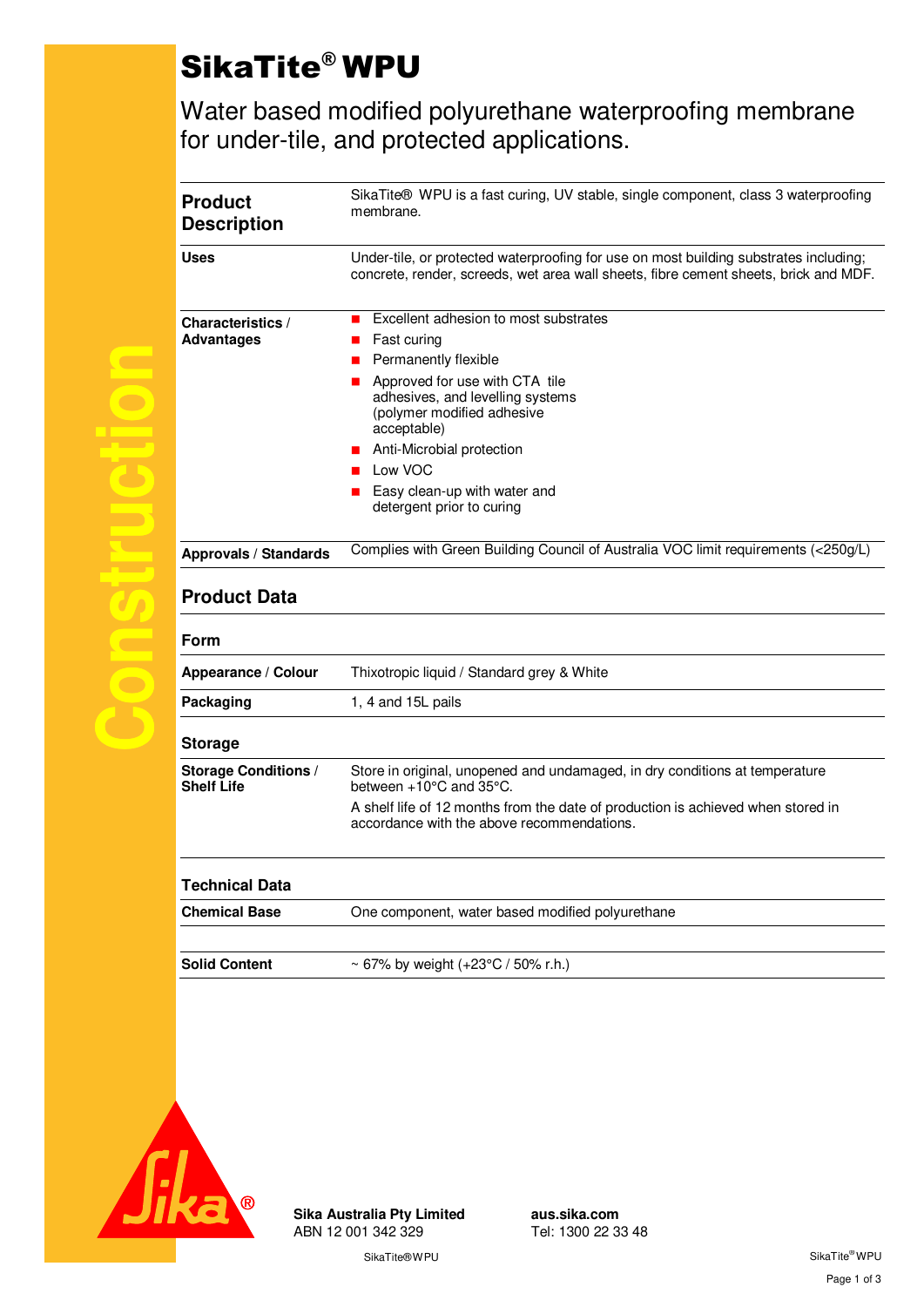### **System Information**

#### **System Structure**

#### **Consumption**

|  | Build-up                                                                                                                                                              | Minimum of two coats at $\geq$ 0.8 litres / m <sup>2</sup> applied, with<br>second coat at 90° to the first coat |  |
|--|-----------------------------------------------------------------------------------------------------------------------------------------------------------------------|------------------------------------------------------------------------------------------------------------------|--|
|  | Wet Film Thickness                                                                                                                                                    | $\sim$ 0.8mm per coat                                                                                            |  |
|  | Dry Film Thickness                                                                                                                                                    | For 1.0mm DFT (minimum)                                                                                          |  |
|  | *) consumption figures are theoretical and do not allow for any additional material due<br>to surface porosity, surface profile, variations in level and wastage etc. |                                                                                                                  |  |

#### **Application Details**

| <b>Substrate Preparation</b> | Concrete / Cementitious Substrate<br>For standard applications concrete should be cured for at least 28 days and be free<br>of dust, dirt, curing compounds and other contaminants. Any cracks or voids larger<br>than 1mm should be filled |
|------------------------------|---------------------------------------------------------------------------------------------------------------------------------------------------------------------------------------------------------------------------------------------|
|                              | Other substrates<br>Should be free of dust, dirt, and other contaminants.                                                                                                                                                                   |

#### **Priming**

| <b>Substrate</b>                 | <b>Primer</b>                                                                            | Overcoat time                                        |
|----------------------------------|------------------------------------------------------------------------------------------|------------------------------------------------------|
| Porous                           | SikaTite® Porous Primer                                                                  | 30 minutes                                           |
| Non-porous                       | SikaTite® Non-Porous<br>Primer                                                           | 30 minutes                                           |
| Moist, or 'Green' (to 93%<br>RH) | SikaTite <sup>®</sup> Moisture Seal<br>1K, or SikaTite <sup>®</sup> Moisture<br>Seal 2K* | 15 minutes for second<br>$\cot(0.90\% \text{ R.H.})$ |
|                                  |                                                                                          | 45 minutes for third coat<br>$(90-93% R.H.)$         |
|                                  |                                                                                          | Overcoat with SikaTite®<br>membrane after 1 hour     |

*note: times are based upon ambient / substrate temperature and relative humidity of 18<sup>o</sup>C & 50%* 

## **Application Conditions / Limits Substrate Temperature** min. +10°C; max. +35°C **Ambient Temperature** min. +10°C; max. +35°C **Ambient Humidity** max. 85% r.h. **Dew Point Beware of condensation!** The substrate and uncured membrane temperature must be at least 3°C above the dew point to reduce the risk of condensation or blooming on the membrane finish.



**Sika Australia Pty Limited aus.sika.com** ABN 12 001 342 329 Tel: 1300 22 33 48